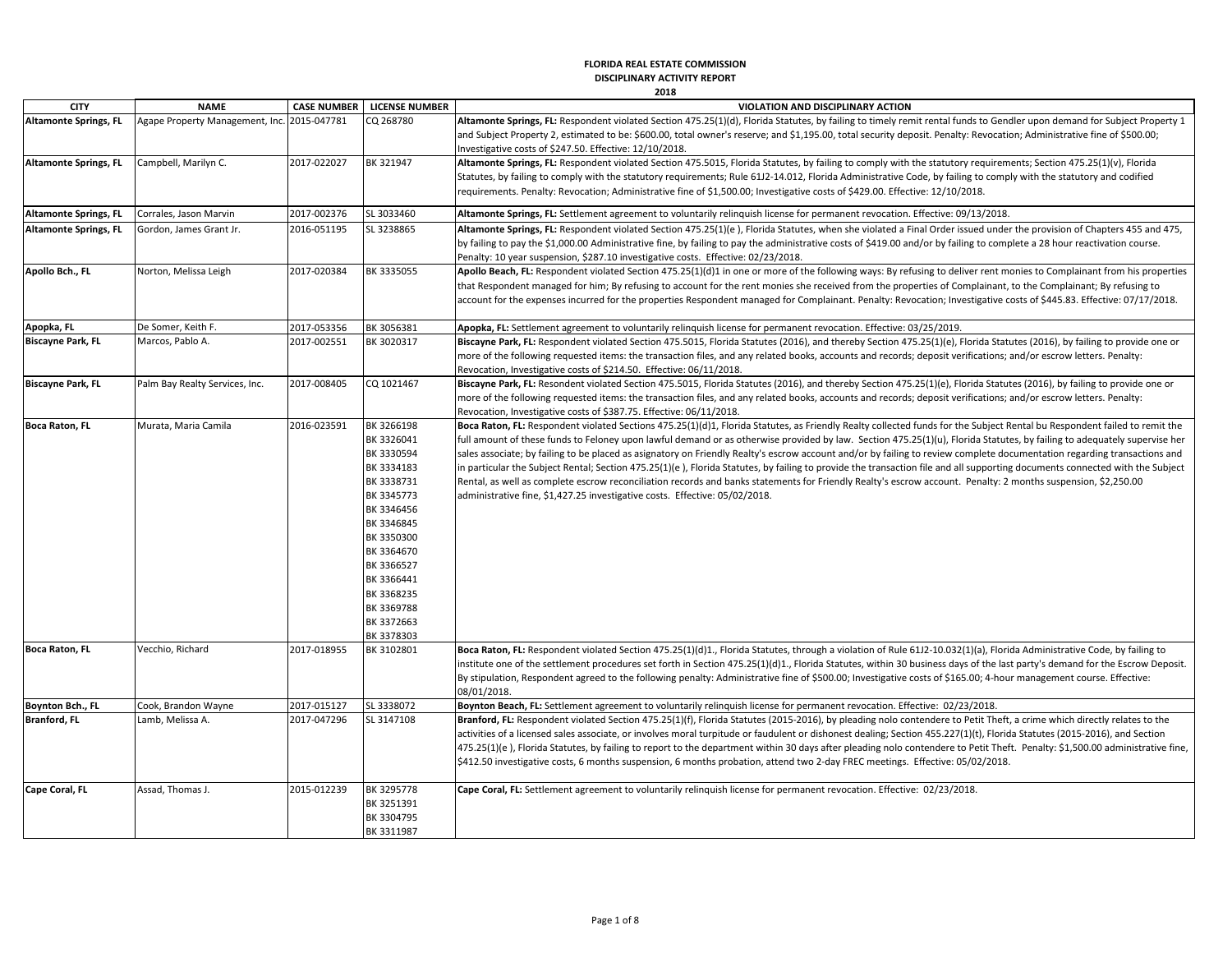| Cape Coral, FL           | Hewins, Richard J.       | 2017-012028 | SL 568005  | Cape Coral, FL: Respondent violated Section 475.25(1)(b), Florida Statutes, guilty of dishonest dealings, culpable negligence or breach of trust, or has formed an intent,<br>design or scheme to engage in any such misconduct and committed an overt act in furtherance of such intent, design or scheme; Section 475.25(1)(e), Florida Statutes |
|--------------------------|--------------------------|-------------|------------|----------------------------------------------------------------------------------------------------------------------------------------------------------------------------------------------------------------------------------------------------------------------------------------------------------------------------------------------------|
|                          |                          |             |            | and 455.227(1)(t), Florida Statues, by failing to inform the Commission in writing after pleading no contest to, and being adjudicated guilty of, the crime of Reckless                                                                                                                                                                            |
|                          |                          |             |            | Driving; Section 475.25(1)(k), Florida Statutes, has failed, to immediately place with her or his registered employer any money, fund, deposit, check, or draft entrusted to                                                                                                                                                                       |
|                          |                          |             |            | her or him by any person dealing with her or him as agent of the registered employer; Section 475.42(1)(b), Florida Statutes, a person licensed as a sales associate may<br>not operate as abroker or operate as a sales associate for any person not registered as her or his employer. Penalty: Attend a 2-day FREC meeting, 30 hour continuing  |
|                          |                          |             |            | education course, \$1,000.00 administrative fine, \$720.00 investigative costs. Effective: 03/28/2019.                                                                                                                                                                                                                                             |
| Cape Coral, FL           | Winpisinger, Joseph M.   | 2017-032761 | SL 3268729 | Cape Coral, FL: Respondent violated Section 455.227(1)(t), Florida Statutes, by failing to inform the Commission in writing after: pleading Nolo Contender to Reckless                                                                                                                                                                             |
|                          |                          |             |            | Driving; pleading Nolo Contender to Battery Touch or Strike (Domestic Violence); and;or pleading Nolo Contender to Criminal Mischief Less than \$200.00. Penalty:                                                                                                                                                                                  |
| Cocoa Bch., FL           | Dur Rich Realty, Inc.    | 2017-005498 | CQ 254544  | Revocation; Investigative costs of \$231.00. Effective: 07/17/2018.<br>Cocoa Beach, FL: Respondent violated Section 475.25(1)(e), Florida Statutes and Rule 61J2-14.012, Florida Administrative Code, by failing to make one or more required                                                                                                      |
|                          |                          |             |            | monthly statement reconciliations for its security deposit and rental distribution accounts. Penalty: \$1,000.00 administrative fine, \$528.00 investigative costs, 60 days                                                                                                                                                                        |
|                          |                          |             |            | suspension. Effective 02/21/2018.                                                                                                                                                                                                                                                                                                                  |
| Cocoa Bch., FL           | Richman, Judith Helene   | 2017-000680 | BK 406910  | Cocoa Beach, FL: Respondent violated Section 475.25(1)(e), Florida Statutes and Rule 61J2-14.012, Florida Administrative Code, by failing to make one or more required                                                                                                                                                                             |
|                          |                          |             |            | monthly statement-reconciliations for its security deposit and rental distribution accounts. Penalty: \$1,000.00 administrative fine, \$627.00 investigative costs, 60 days                                                                                                                                                                        |
| Coral Gables, FL         | De La Vega, Daniel       | 2017-011436 | BK 3340740 | suspension, 4-hour escrow management course. Effective: 02/21/2018.<br>Coral Gables, FL: Respondent violated 475.25(1)(v), Florida Statutes; 475.25(1)(e), through a violation of Rule 61J2-14.012(2), Florida Administrative Code, by failing to                                                                                                  |
|                          |                          |             |            | make the records available and failing to provide monthly reconciliations. By stipulation, Respondent agreed to the following penalty: Administrative fine of \$2,000.00;                                                                                                                                                                          |
|                          |                          |             |            | Investigative costs of \$2,862.75; Live/In-person attendance at a 30-hour Broker Management Course; 4-hour Escrow Management Course; Attend (1) 2-day FREC meeting.                                                                                                                                                                                |
|                          |                          |             |            | Effective: 12/11/2018.                                                                                                                                                                                                                                                                                                                             |
| Coral Gables, FL         | MDLV, LLC                | 2017-011437 | CQ 1033191 | Coral Gables, FL: Respondent violated 475.25(1)(v), Florida Statutes; 475.25(1)(e), through a violation of Rule 61J2-14.012(2), Florida Administrative Code, by failing to<br>properly maintain records. By stipulation, Respondent agreed to the following penalty: Effective: 12/11/2018.                                                        |
| <b>Coral Springs, FL</b> | Grimes, Heather          | 2016-028021 | SL 3109146 | Coral Springs, FL: Respondent violated Section 475.25(1)(d)1., Florida Statutes, by failing to timely return to Ms. Mettlach the \$9,000.00 escrow deposit remitted to the                                                                                                                                                                         |
|                          |                          |             |            | Respondent's brokerage, International Real Estate Company, in relation to Ms. Mettlach's potential purchase of the Shore Drive property. Penalty: Relinquish real estate                                                                                                                                                                           |
|                          |                          |             |            | instructor license ZH 1002731; relinquish real estate school license ZH1002326; investigative costs of \$1,290.30. Effective 08/31/2018.                                                                                                                                                                                                           |
| Coral Springs, FL        | Pierce, William          | 2017-031100 | SL 3119263 | Coral Springs, FL: Respondent violated Section 455.227(1)(t), Florida Statutes, by failing to notify the Commission in writing within 30 days of having received a withheld                                                                                                                                                                        |
|                          |                          |             |            | adjudication on eight counts of Violation a Domestic Violence Injunction; Section 475.25(1)(c), Florida Statutes, by publishing that he is a master broker when in reality his                                                                                                                                                                     |
|                          |                          |             |            | licenseure with the Department is as a Sales Associate. By stipulation, Respondent agreed to the following penalty: \$2000.00 administrative fine, \$198.00 investigative                                                                                                                                                                          |
|                          |                          |             |            | costs, attend two 2-day FREC meetings, shall designate a new qualifying broker for William Luxury Real Estate, Inc. within 30 days, shall remove the title Master Broker<br>from all letterhead for Williams Pierce Luxury Real Estate, Inc. Effective: 06/11/2018.                                                                                |
|                          |                          |             |            |                                                                                                                                                                                                                                                                                                                                                    |
| Crestview, FL            | Mihelich, Alisha Anna    | 2017-036723 | SL 3343038 | Crestview, FL: Respondent violated Section 475.25(1)(a), Florida Statutes, through a violation of Section 455.227(1)(t), Florida Statutes, by failing to submit a written                                                                                                                                                                          |
|                          |                          |             |            | report to the Department within 30 days of pleading no contest/or being adjudicated guilty of one count of DUI with Injury and/or Property Damage; by failing to submit                                                                                                                                                                            |
|                          |                          |             |            | a written report to the Department within 30 days of pleading no contest to and having adjudication withheld of one count of Open Container Alcohol. Penalty: \$250.00<br>administrative fine, \$165.00 investigative costs. Effective: 06/08/2018.                                                                                                |
| Davenport, FL            | Thomas, Shana Denell     | 2016-052523 | SL 3082683 | Davenport, FL: Respondent violated Section 475.25(1)(f), Florida Statutes, when she pled no contest to the crimes of fraudulent use of personal identification information                                                                                                                                                                         |
|                          |                          |             |            | and third degree grand theft; Section 475.25(1)(p), Florida Statutes, by failing to timely inform the Commission of her plea of no contest to third degree grand theft;                                                                                                                                                                            |
|                          |                          |             |            | and/or inform the Commission of her plea of no contest to fraudulent use of personal identification information. Penalty: Suspension for 5 years; investigative costs of                                                                                                                                                                           |
| Delray Bch., FL          | Hufer, Sascha Michael    | 2017-026221 | SL 3189235 | \$346.50. Effective: 08/31/2018.<br>Delray Beach, FL: Respondent violated Section 475.25(1)(e), Florida Statutes in or more of the following ways: by failing to pay the \$1,000.00 administrative fine, failing to                                                                                                                                |
|                          |                          |             |            | pay the \$1,584.00 investigative costs, failing to attend (3) 2-day FREC meetings and/or by failing to complete 3-hour core law course, all within 6 months of the effective                                                                                                                                                                       |
|                          |                          |             |            | date of the Final Order. Penalty: Revocation. Effective: 06/08/2018.                                                                                                                                                                                                                                                                               |
| Destin, FL               | Thornburg, Edward G. Jr. | 2016-025924 | SL 433630  | Destin, FL: Respondent violated Section 475.25(1)(e), Florida Statutes, by failing to report to the Department within 30 days of pleading no contest to, being adjudicated                                                                                                                                                                         |
|                          |                          |             |            | guilty of one cout of Possession of Cocaine and one count of Narcotic Equipment Possession; by being adjudicated guilty of one count of Driving Under the Inflence, one                                                                                                                                                                            |
|                          |                          |             |            | count of Possession of Cocaine and one count of Fleeing to Elude Highspeed; by being adjudicated guilty of one count of Possession of Drug Paraphernalia. By stipulation,                                                                                                                                                                          |
|                          |                          |             |            | Respondent agreed to the following penalty: \$500.00 administrative fine, \$2,963.40 investigative costs, 3-hour Core Law course. Effective: 02/21/2018.                                                                                                                                                                                           |
| Dunedin, FL              | Roth, Allan              | 2017-031231 | SL 3314807 | Dunedin, FL: Settlement agreement to voluntarily relinguish license for permanent revocation. Effective: 02/22/2018.                                                                                                                                                                                                                               |
| Durango, CO              | Brinley, Stephen Coapes  | 2017-018479 | SL 505061  | Durango, CO: Respondent violated Section 475.25(1)(b), Florida Statutes, when he acted fraudulently, dishonestly and/or breached the trust of Moreland when he                                                                                                                                                                                     |
|                          |                          |             |            | occupied Subject Property without the consent or permission of Moreland. Penalty: \$2,500.00 administrative fine, \$211.20 investigative costs, 6 months suspension, 6<br>months probation, attend two 2-day FREC meetings. Effective: 05/02/2018.                                                                                                 |
| Ft. Lauderdale, FL       | Mesa, Rosa               | 2017-022099 | SL 3136832 | Ft. Lauderdale, FL: Respondent violated Section 475.25(1)(f), Florida Statutes in one or more of following ways: By entering a plea of nolo contendere to the crime of                                                                                                                                                                             |
|                          |                          |             |            | Grand Theft (3rd Degree by being adjudicated guilty of the crime of Grand Theft (3rd Degree); by entering a plea of nolo contendere to the crime of Uttering a Forged                                                                                                                                                                              |
|                          |                          |             |            | Instrument; by being adjudicated guilty of the crime of Uttering a Forged Instrument; by entering a plea of nolo contendere to the crime of Criminal Use of Personal; by                                                                                                                                                                           |
|                          |                          |             |            | being adjudicated guilty of the crime of Criminal Use of Personal; by entering a plea of nolo contendere to the crime of Possession of an Unlawfully Issued, Stolen or                                                                                                                                                                             |
|                          |                          |             |            | Fictitious Driver's License; by being adjudicated guilty of the crime of Possession of an Unlawfully Issued, Stolen or Fictitious Driver's License. Penalty: Revocation.<br>Effective 08/31/2018.                                                                                                                                                  |
|                          |                          |             |            |                                                                                                                                                                                                                                                                                                                                                    |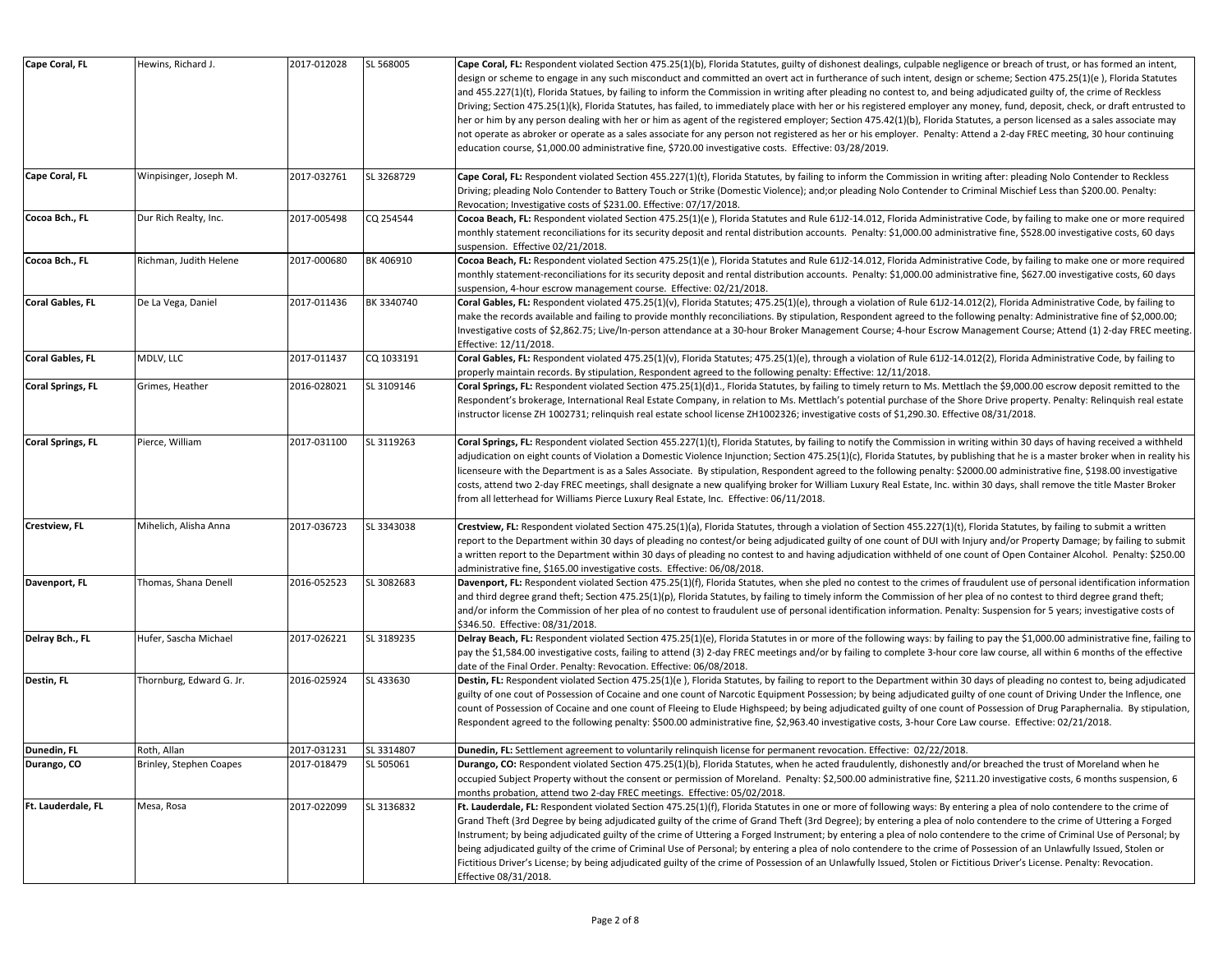| Ft. Myers, FL           | Albrecht, Richard Joel III | 2017-020437                               | SL 3062131                                  | Fort Myers, FL: Respondent violated Section 475.25(1)(e), Florida Statutes, in one or more of the following ways: by failing to pay the \$500.00 administrative fine; by<br>failing to pay the \$165.00 administrative costs; and/or by failing to attend (1) 2-day FREC meeting, all within 6 months of the effective date of the Final Order. Penalty:<br>Revocation; Investigative costs of \$113.85. Effective: 07/17/2018.                                                                                                                                                                                                                                                                                                                                                                                                                                                                                                                                                                                                                                                                                                                                                                                                                                                                                                                                                                                                                                                                                                                                                                                                       |
|-------------------------|----------------------------|-------------------------------------------|---------------------------------------------|---------------------------------------------------------------------------------------------------------------------------------------------------------------------------------------------------------------------------------------------------------------------------------------------------------------------------------------------------------------------------------------------------------------------------------------------------------------------------------------------------------------------------------------------------------------------------------------------------------------------------------------------------------------------------------------------------------------------------------------------------------------------------------------------------------------------------------------------------------------------------------------------------------------------------------------------------------------------------------------------------------------------------------------------------------------------------------------------------------------------------------------------------------------------------------------------------------------------------------------------------------------------------------------------------------------------------------------------------------------------------------------------------------------------------------------------------------------------------------------------------------------------------------------------------------------------------------------------------------------------------------------|
| Ft. Myers, FL           | Wigglesworth, John Edward  | 2016-047629<br>2016-047633<br>2016-055533 | BK 627074<br>BK<br>3354880<br>BK<br>3356214 | Fort Myers, FL: Respondent violated Section 475.25(1)(d)1, Florida Statutes, as Friendly Realty collected funds for the Subject Rental but Respondent failed to remit the<br>full amount of these funds to Simbert upon lawful demand or as otherwise provided by law; Section 475.25(1)(u), Florida Statutes, when he failed to adequately supervise<br>the actions of his sales associate; Section 475.5015, Florida Statutes, by failing to provide the transaction file and all supporting documents connected with the Subject<br>Rental, as well as complete escrow reconciliation records and banks statements for Friendly Realty's escrow account; Section 475.25(1)(b), Florida Statutes, in one or<br>more of the following ways: by receiving funds for the Subject Rental but failing to remit these funds to Simbert upon lawful demand or as otherwise provided by law; by<br>failing to adequately supervise the actions of his sales associate; and/or by failing to provide the transaction file and all supporting documents connected with the Subject<br>Rental, as well as complete escrow reconciliation records and banks statements for Friendly Realty's escrow account. By stipulation, Respondent agreed to the following<br>penalty: Suspension for 6 months; Administrative fine of \$1,000.00; Investigative costs of \$750.00; Attend (2) complete 2-day FREC meetings. Effective: 12/11/2018.                                                                                                                                                                                                        |
| Ft. Walton Bch., FL     | Hernandez, Sonya Lynn      | 2017-060153                               | SL 3300024                                  | Fort Walton Beach, FL: Respondent violated Section 475.25(1)(m), Florida Statutes, by failing to include in her application for licensure her plea for Nolo Contendere to<br>Permitting an Unauthorized Person to Drive; plea of Nolo Contendere to Misrepresentation of Insurance. Penalty: \$1,000.00 fine, \$524.70 costs, 6 months probation,<br>attend two 2-day FREC meetings. Effective: 06/11/2018.                                                                                                                                                                                                                                                                                                                                                                                                                                                                                                                                                                                                                                                                                                                                                                                                                                                                                                                                                                                                                                                                                                                                                                                                                           |
| Greenacres, FL          | Kennedy, John Thomas       | 2017-021615                               | SL 3220609                                  | Greenacres, FL: Respondent violated Section 475.25(1)(f), Florida Statutes, by entering a plea of guilty to the crime of Grand Theft With Damage Over \$1,000; by being<br>adjudicated guilty of the crime of Grand Theft With Damage Over \$1,000; by entering a plea of guilty to the crime of Uttering a Forgery (Checks); by being adjudicated<br>guilty of the crime of Uttering a Forgery (Checks; by entering a plea of guilty to the crime of Grand Theft; by being adjudicated guilty of the crime of Grand Theft; by<br>entering a plea of guilty to the crime of Uttering a Forgery (Checks); by being adjudicated guilty of the crime of Uttering a Forgery (Checks; by being adjudicated guilty of<br>the crime of Grand Theft; by entering a plea of guilty to the crime of Uttering a Forgery (Checks; by being adjudicated guilty of the crime of Uttering a Forgery (Checks) By<br>entering a plea of guilty to the crime of Grand Theft; by being adjudicated guilty of the crime of Grand; by entering a plea of guilty to the crime of Uttering a Forgery<br>(Checks); by being adjudicated guilty of the crime of Uttering a Forgery (Checks); by entering a plea of guilty to the crime of Grand Theft; by being adjudicated guilty of the<br>crime of Grand Theft; by entering a plea of guilty to the crime of Aggravated Stalking; by being adjudicated guilty of the crime of Aggravated; by entering a plea of guilty<br>to the crime of Violation of an Injunction Against Domestic Violence. Penalty: Revocation; \$1,000.00 administrative fine; \$429.00 investigative costs. Effective<br>08/31/2018. |
| <b>Gulf Breeze, FL</b>  | Colbert, Richard Michael   | 2017-041333                               | BK 3258360                                  | Gulf Breeze, FL: Settlement agreement to voluntarily relinquish license for permanent revocation. Effective: 03/19/2019.                                                                                                                                                                                                                                                                                                                                                                                                                                                                                                                                                                                                                                                                                                                                                                                                                                                                                                                                                                                                                                                                                                                                                                                                                                                                                                                                                                                                                                                                                                              |
| Hallandale, FL          | Seidler, Oliver Paul       | 2016-047082                               | BK 3080448                                  | Hallandale, FL: Respondent violated Section 475.25(1)(d)2, Florida Statutes (2015-2016), by being the purchaser of real estate under contract and failing to deposit<br>money in an escrow account, per the terms of a purchase and sale agreement; Rule 61J2-14.008(2)(b), Florida Administrative Code and Section 475.25(1)(e), Florida<br>Statutes, by failing to provide a Seller and/or Seller's broker with written notice that Respondent did not receive verification of the escrow deposit. By stipulation,<br>Respondent agreed to the following penalty: Administrative fine of \$2,000.00, Investigative costs of \$191.40, 3-hour Core Law course. Effective: 06/11/2018.                                                                                                                                                                                                                                                                                                                                                                                                                                                                                                                                                                                                                                                                                                                                                                                                                                                                                                                                                |
| Indian Harbour Bch., FL | Lantrip, Lisa              | 2017-014883                               | SL 3241138                                  | Indian Harbour Beach, FL: Respondent violated Section 475.25(1)(e), Florida Statutes, by failing to inform the board, in writing, of her plea of nolo contendere to the<br>crime of reckless driving within 30 days of making the plea. Penalty: \$750.00 administrative fine, \$676.50 investigative costs, 6 months probation, attend one 2-day FREC<br>meeting. Effective: 05/02/2018.                                                                                                                                                                                                                                                                                                                                                                                                                                                                                                                                                                                                                                                                                                                                                                                                                                                                                                                                                                                                                                                                                                                                                                                                                                             |
| Jacksonville, FL        | Cindy Lee Realty, LLC      | 2016-048345<br>2016-048402                | CQ 1046085                                  | Jacksonville, FL: Respondent violated Section 475.25(1)(d)1, Florida Statutes, by failing to timely deliver the Funds to Feigersch upon demand; Section 475.25(1)(b),<br>Florida Statutes, by failing to timely deliver the Funds to Feingersch upon demand. By stipulation, Respondent agreed to the following penalty: \$500.00 administrative<br>fine, \$627.00 investigative costs, 6 months probation. Effective: 05/04/2018.                                                                                                                                                                                                                                                                                                                                                                                                                                                                                                                                                                                                                                                                                                                                                                                                                                                                                                                                                                                                                                                                                                                                                                                                    |
| Jacksonville, FL        | Lee, Cynthia Delorise      | 2016-048156<br>2016-048161                | BK 3168002                                  | Jackonville, FL: Respondent violated Section 475.25(1)(d)1, Florida Statutes, by failing to timely deliver the Funds to Feingersch upon demand; Section 475.25(10(b),<br>Florida Statutes, by failing to timely deliver the Funds to Feingersch upon demand. By stipulation, Respondent agreed to the following penalty: \$1,000.00 administrative<br>fine, \$742.50 investigative costs, attend one 2-day FREC meeting, 4 hour escrow management course, 6 months probation. Effective: 05/04/2018.                                                                                                                                                                                                                                                                                                                                                                                                                                                                                                                                                                                                                                                                                                                                                                                                                                                                                                                                                                                                                                                                                                                                  |
| Kissimmee, FL           | Jones McDonald, Omar Tajii | 2017-014257                               | BL 3037160                                  | Kissimmee, FL: Respondent violated Section 455.227(1)(t), Florida Statutes, by failing to inform the Commission in writing after pleading nolo contendere to and being<br>adjudicated guilty of the charges Driving While License Suspended/Revoked With Knowledge. Penalty: Administrative fine of \$500.00; Investigative costs of \$165.00;<br>Probation for 90 days. Effective 12/10/2018.                                                                                                                                                                                                                                                                                                                                                                                                                                                                                                                                                                                                                                                                                                                                                                                                                                                                                                                                                                                                                                                                                                                                                                                                                                        |
| Lakeland, FL            | Mizelle, Gregory A.        | 2017-017684                               | BK 686637                                   | Lakeland, FL: Respondent violated Section 475.25(1)(f), Florida Statutes, in one or more of the following ways: by entering pleas of guilty to and being adjudicated guilty<br>of the charges of violating a domestic violence protective order and burglary of a structure; by entering pleas of guilty to and being adjudicated guilty of the charges of<br>destroying or damaging an electronic monitoring device and violating a protective injunction against domestic violence; by entering a plea of guilty to and being<br>adjudicated guilty to the charge of Attempted Burglary of a Structure; by entering a plea of guilty to the offense of and being adjudicated guilty of Petit Theft of over \$100<br>but less than \$300; by entering a plea of nolo contedere to and being adjudicated guilty of the crime of Resisting an Officer Without Violence; by entering a plea of nolo<br>contendere to and being adjudicated guilty of the crime of violating a protective injunction against domestic violence; by entering a plea of guilty to and being adjudicated<br>guilty of the crime of reckless driving. Penalty: Investigative costs of \$404.25; Probation for 6 months. Effective: 08/28/2018.                                                                                                                                                                                                                                                                                                                                                                                                               |
| Lutz, FL                | Kamaliazad, Mehrdad        | 2017-050398<br>2017-051996                | SL 3085667                                  | Lutz, FL: Settlement agreement to voluntarily relinquish license for permanent revocation. Effective: 03/25/2019.                                                                                                                                                                                                                                                                                                                                                                                                                                                                                                                                                                                                                                                                                                                                                                                                                                                                                                                                                                                                                                                                                                                                                                                                                                                                                                                                                                                                                                                                                                                     |
| Marianna, FL            | Baker, Frank               | 2017-008337                               | SL 176741                                   | Marianna, FL: Respondent violated Section 475.25(1)(p), Florida Statutes, by failing to inform the Department within 30 days of being adjudicated guilty of the seven<br>felony counts of fraud; Section 475.25(1)(f), Florida Statutes, by being adjudicated guilty of the seven felony counts of fraud. Penalty: Revocation, Investigative costs of<br>\$536.25. Effective: 06/11/2018.                                                                                                                                                                                                                                                                                                                                                                                                                                                                                                                                                                                                                                                                                                                                                                                                                                                                                                                                                                                                                                                                                                                                                                                                                                             |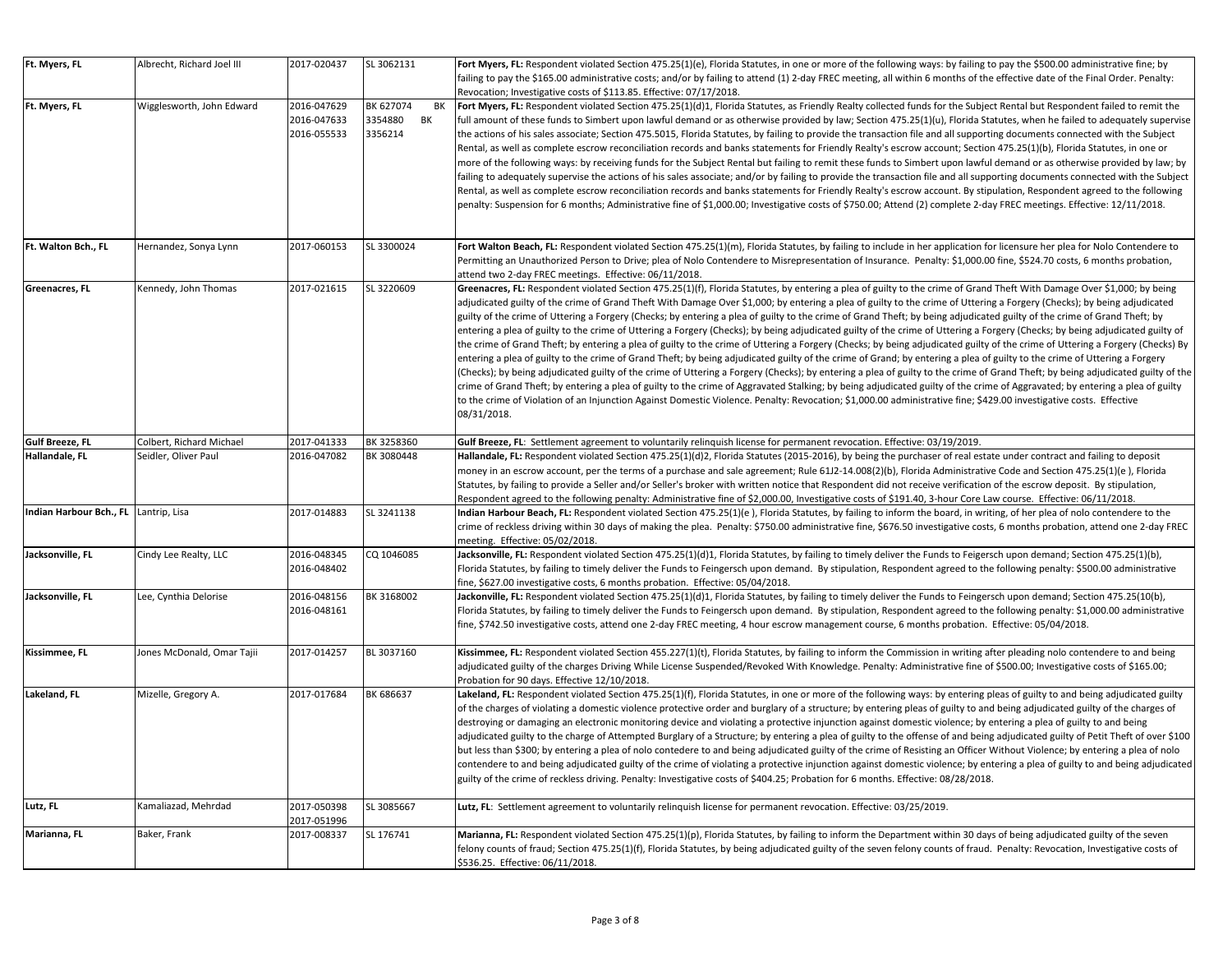| Miami Bch., FL      | Alas, Roberto Alfonso Zarceno<br>a/k/a Alas, Roberto Zarceno | 2017-012929 | SL 3258952 | Miami Beach, FL: Respondent violated Section 475.25(1)(b), Florida Statutes, has been guilty of fraud, misrepresentation, concealment, false promises, false pretenses,<br>dishones dealing by trick, scheme, or device, culpable negligence, or breach of trust in any business transaction in this state or any other state, nation, or territory; has<br>violated a duty imposed upon her or him by law or by the terms of a listing contract, written, oral, express, or implied, in a real estate transaction; has aided, assisted, or<br>conspired with any other person engaged in any shuch misconduct and in furtherance thereof; or has formed an intent, design, or furtherance of such intent, design, or<br>scheme; Section 475.25(1)(f), Florida Statutes, has been convited or found guilty of, or entered a plea of nolo contendere to, regardless of adjudication, a crime in any<br>jurisdication which directly relates to the activities of a licensed broker or sales associate, or involves moral turpitude or fraudulent or dishonest dealing. Penalty:<br>Revoked and \$1,254.00 Investigative Costs. Effective: 03/13/2019.                                |
|---------------------|--------------------------------------------------------------|-------------|------------|-------------------------------------------------------------------------------------------------------------------------------------------------------------------------------------------------------------------------------------------------------------------------------------------------------------------------------------------------------------------------------------------------------------------------------------------------------------------------------------------------------------------------------------------------------------------------------------------------------------------------------------------------------------------------------------------------------------------------------------------------------------------------------------------------------------------------------------------------------------------------------------------------------------------------------------------------------------------------------------------------------------------------------------------------------------------------------------------------------------------------------------------------------------------------------------|
| Miami Bch., FL      | Regatta Real Estate                                          | 2017-002426 | CQ 1005647 | Miami Beach, FL: Respondent violated Section 475.25(1)(b), Florida Statutes, including but not limited to, in one or more of the following ways: Respondent<br>misrepresented that security deposit funds were being exclusively held in Regatta's Security Deposit Account; Respondent breached the fiduciary duty owed to his clients<br>by transferring funds out of Regatta's Security Deposit Account without proper authorization; and Respondent concealed the transfers from Regatta's Security Deposit<br>Account. By stipulation, Respondent agreed to the following penalty: Administrative fine of \$1,000.00; Investigative costs of \$552.75. Effective: 08/31/2018.                                                                                                                                                                                                                                                                                                                                                                                                                                                                                                  |
| Miami Bch., FL      | Voda, Timothy                                                | 2016-055091 | BK 638152  | Miami Beach, FL: Respondent violated Section 475(1)(b), Florida Statutes, including but not limited to, in one or more of the following ways: Respondent misrepresented<br>that security deposit funds were being exclusively held in Regatta's Security Deposit Account into Regatta's Operating Account without proper authorization on one or<br>more occasions; Section 475(1)(b), Florida Statutes, including but not limited to, in one or more of the following ways: Respondent misrepresented that security deposit<br>funds were being exclusively held in Regatta's Security Deposit Account; Respondent breached the fiduciary duty owed to his clients by transferring funds out of Regatta's<br>Security Deposit Account without proper authorization; and Respondent concealed the transfers from Regatta's Security Deposit Account. Penalty: Administrative fine of<br>\$1,000.00; investigative costs of \$495.00. Effective: 08/31/2018.                                                                                                                                                                                                                         |
| Miami, FL           | 305 Miami Realty, LLC                                        | 2017-010209 | CQ 1037338 | Miami, FL: Respondent violated Section 475.25(1)(d), Florida Statutes, by failing to deliver the deposit to owner after the termination of property management services;<br>Section 475.25(1)(e), Florida Statutes, by violating Rule 61J2-10.038(2), Florida Administrative Code, when they failed to update their current address. Penalty:<br>Revocation; Investigative costs of \$346.50. Effective: 07/17/2018.                                                                                                                                                                                                                                                                                                                                                                                                                                                                                                                                                                                                                                                                                                                                                                |
| Miami, FL           | Duran, Rafael Afrif                                          | 2016-038321 | SL 3165648 | Miami, FL: Settlement agreement to voluntarily relinquish license for permanent revocation. Effective: 05/02/2018.                                                                                                                                                                                                                                                                                                                                                                                                                                                                                                                                                                                                                                                                                                                                                                                                                                                                                                                                                                                                                                                                  |
| Miami, FL           | Fragomeno, Lee Anthony                                       | 2016-056473 | BK 3243192 | Miami, FL: Respondent violated Section 475.25(10(p), Florida Statutes, by failing to timely inform the Commission in writing after pleading guilty to and being adjudicated<br>guilty of Grand Theft and violation of the Florida Money Laundering Act. Penalty: Revoked. Effective: 02/21/2018.                                                                                                                                                                                                                                                                                                                                                                                                                                                                                                                                                                                                                                                                                                                                                                                                                                                                                    |
| Miami, FL           | Gomez, Ivonne                                                | 2017-002254 | SL 3190514 | Miami, FL: Respondent violated Section 475.25(1)(f), Florida Statutes, by entering a plea of guilty to the felony of Conspiracy to Defraud the United States and Pay Health<br>Care Kickbakcs and by being adjudicated of the above offense by the Court. Penalty: Revoked, \$684.50 investigative costs. Effective: 02/21/2018.                                                                                                                                                                                                                                                                                                                                                                                                                                                                                                                                                                                                                                                                                                                                                                                                                                                    |
| Miami, FL           | Muniz, Judith Ileana                                         | 2017-051052 | SL 3200595 | Miami, FL: Respondent violated Section 475.25(1)(p), Florida Statutes, by failing to inform the commission of her plea of guilty to felony Organized Fraud; Section<br>475.25(1)(f), Florida Statutes, when she pled guilty to the crime of Organized Fraud. Penalty: Revocation, Investigative costs of \$155.10. Effective: 06/11/2018.                                                                                                                                                                                                                                                                                                                                                                                                                                                                                                                                                                                                                                                                                                                                                                                                                                           |
| Miami, FL           | Perez, Lionel Nielson                                        | 2017-003650 | BK 3095412 | Miami, FL: Respondent violated Section 475.25(1)(d), Florida Statutes, by failing to deliver the Deposit to Owner after termination of property management services;<br>Section 475.25(1)(e), Florida Statutes, by violating Rule 61J2-10.038(2), Florida Administrative Code, when they failed to update their current address. Penalty:<br>Revocation; Investigative costs of \$693.00. Effective: 07/17/2018.                                                                                                                                                                                                                                                                                                                                                                                                                                                                                                                                                                                                                                                                                                                                                                    |
| Naples, FL          | Cecil, Cherrie L.                                            | 2017-029087 | SL 3150017 | Naples, FL: Respondent violated Section 475.25(1)(f), Florida Statutes, when she pled guilty to the crimes of false and fraudulent insurance claims. Penalty: Revocation;<br>Investigative costs of \$231.00. Effective: 12/11/2018.                                                                                                                                                                                                                                                                                                                                                                                                                                                                                                                                                                                                                                                                                                                                                                                                                                                                                                                                                |
| Naples, FL          | Jimenez, Ricardo                                             | 2017-005701 | BK 3225672 | Naples, FL: Respondent violated Section 475.25(1)(d), Florida Statutes, by failing to provide an account statement for the funds collected or remit the funds to<br>Complainant; Section 475.5015, Florida Statutes, by failing to respond to or provide records as requested by Petitioner's investigator. Penalty: \$1,000.00 fine, \$544.50<br>costs, one year suspension, one year probation, attend one 2-day FREC meeting. Effective: 06/11/2018.                                                                                                                                                                                                                                                                                                                                                                                                                                                                                                                                                                                                                                                                                                                             |
| Naples, FL          | Ricardo Realty, LLC                                          | 2017-013150 | CQ 1045165 | Naples, FL: Respondent violated Section 475.25(1)(d), Florida Statutes, by failing to provide an account statement for the funds collected or remit the funds to<br>Complainant. Penalty: Suspension for 1-year, Investigative costs of \$239.25. Effective: 06/11/2018.                                                                                                                                                                                                                                                                                                                                                                                                                                                                                                                                                                                                                                                                                                                                                                                                                                                                                                            |
| New Port Richey, FL | Horan, Cody James                                            | 2017-024102 | SL 330304  | New Port Richey, FL: Respondent violated Section 475.25(1)(f), Florida Statutes, in one or more of the following ways: by entering pleas of guilty to the charges of Count I<br>(felony Aggravated Assault); Count II (felony Fleeing or Eluding); Count III (misdemeanor Driving Under the Influence); Count IV (misdemeanor Refusal to Submit to<br>Testing) and Count V (misdemeanor Possession of Marijuana); by originally being adjudicated guilty of the DUI charge (Count III) and receiving withheld adjudications on<br>Counts I, II, IV and V by the Court; By admitting violating his probation on Counts I, II, III, IV and V, resulting in the Court subsequently adjudicating him guilty on Counts I,<br>II, IV and V. Penalty: Revocation, Investigative costs of \$135.30. Effective: 06/11/2018.                                                                                                                                                                                                                                                                                                                                                                  |
| Newberry, FL        | Ables, Constance Allison                                     | 2017-009452 | BK 3209292 | Newberry, FL: Respondent violated Section 475.25(1)(d)1, Florida Statutes, by failing to, after receiving conflicting demands, timely request the Commission issue an<br>escrow disbursement order, submit the matter to arbitration, seek adjudication of the matter by court, or submit the matter to mediation; Section 475.25(1)(e), Florida<br>Statutes and Rule 61J2-10.032(1)(a), Florida Administrative Code, by failing to timely notify the Commission within 15 business days of receiving conflicting demands for<br>the escrow deposit; by failing to institute one of the settlement procedures set forth in Section 475.25(1)(d)1, Florida Statutes, within 30 business days of the last party's<br>demand for the Escrow deposit; Section 475.25(1)(b), Florida Statutes by falsely claiming that a request for an escrow disbursement order had been properly submitted to<br>the Commission. Penalty: \$2,000.00 administrative fine, \$363.00 investigative costs, 6 months probation, attend two 2-day FREC meetings, 28 hour broker reactivation<br>course, provide evidence that buyer and seller received \$1,000.00 from Respondent. Effective: 05/02/2018. |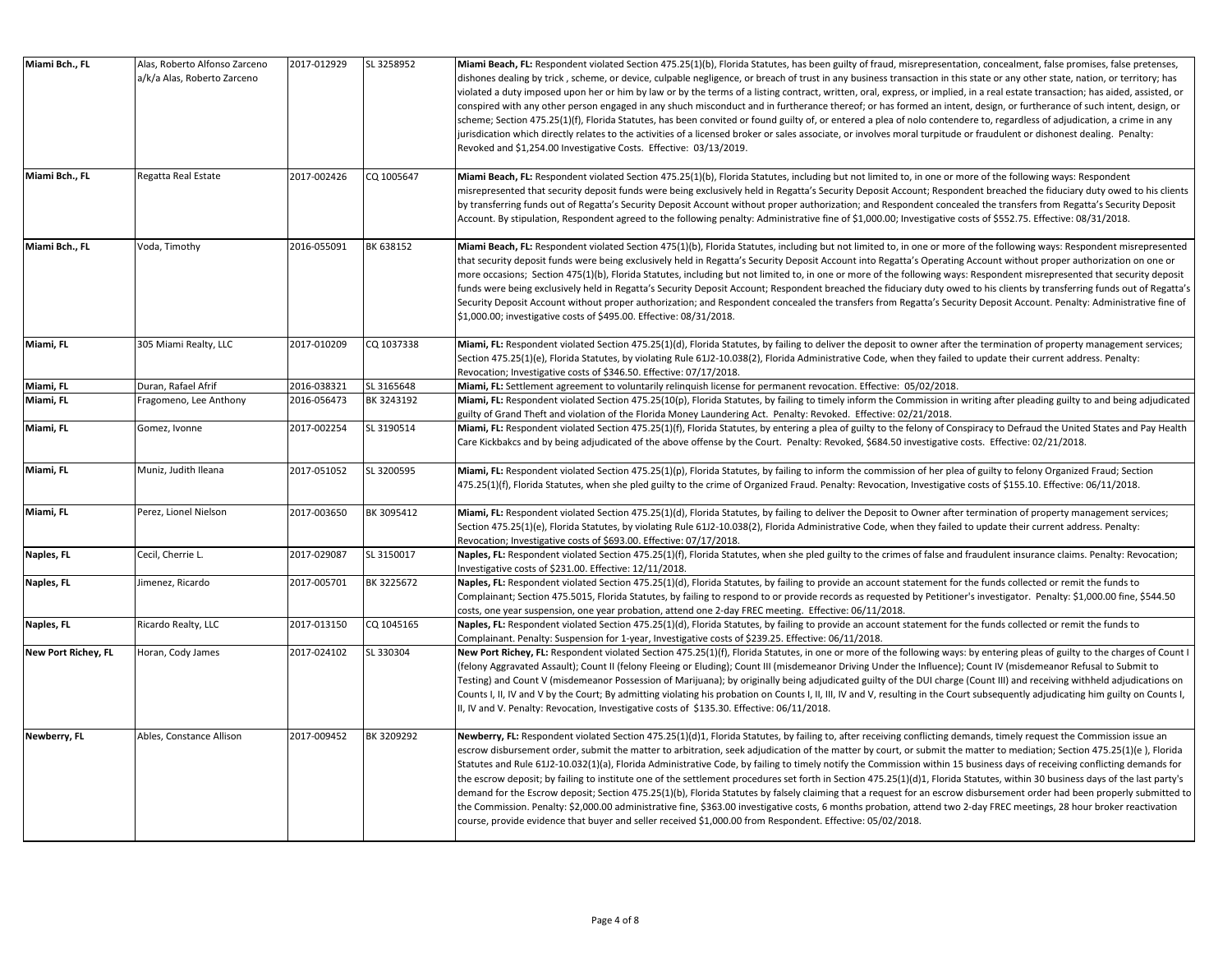| Newberry, FL       | Gainesville Real Estate Two, LLC                | 2017-009457 | CQ 1037277 | Newberry, FL: Respondent violated Section 475.25(1)(d)1, Florida Statutes, by failing to, after receiving conflicting demands, timely request the Commission issue an             |
|--------------------|-------------------------------------------------|-------------|------------|-----------------------------------------------------------------------------------------------------------------------------------------------------------------------------------|
|                    | d/b/a Allison Ables Real Estate                 |             |            | escrow disbursement order, submit the matter to arbitration, seek adjudication of the matter by court, or submit the matter to mediation. Penalty: \$500.00                       |
|                    |                                                 |             |            |                                                                                                                                                                                   |
|                    |                                                 |             |            | administrative fine, \$280.50 investigative costs. Effective: 05/02/2018.                                                                                                         |
| Ocala, FL          | Eqqus Realty and Development, In 2017-019961    |             | CQ 1012354 | Ocala, FL: Respondent violated Section 475.25(1)(k), Florida Statutes, when Respondent's Broker failed to immediately place the Deposit in an escrow account or in                |
|                    |                                                 |             |            | escrow with a title company. By stipulation, Respondent agreed to the following penalty: Administrative fine of \$1,500.00, Investigative costs of \$792.00; 4-hour Escrow        |
|                    |                                                 |             |            |                                                                                                                                                                                   |
|                    |                                                 |             |            | Management course, Attend (1) 2-day FREC meeting. Effective: 06/11/2018.                                                                                                          |
| Ocala, FL          | Neff, Carol J.                                  | 2017-015129 | BK 314197  | Ocala, FL: Respondent violated Section 475.25(1)(k), Florida Statutes, when she failed to immediately place the Deposit in an escrow account or in escow with a title             |
|                    |                                                 |             |            | company. By stipulation, Respondent agreed to the following penalty: Administrative fine of \$1,500.00, Investigative costs of \$792.00; 4-hour Escrow Management                 |
|                    |                                                 |             |            | course, Attend (1) 2-day FREC meeting. Effective: 06/11/2018.                                                                                                                     |
| Odessa, FL         | Garcia, Nicole Diane                            | 2017-007881 | SL 3215840 | Odessa, FL: Respondent violated 475.25(1)(b); 475.25(1)(e), through a violation of Section 475.42(1)(a), Florida Statutes, by operating as a sales associate without holding      |
|                    |                                                 |             |            | a current active license. Penalty: Revocation; Investigative costs of \$404.58. Effective: 12/11/2018.                                                                            |
| Orange Park, FL    | Weister, Pamela                                 | 2017-014884 | SL 3228086 | Orange Park, FL: Respondent violated Section 475.25(1)(p), Florida Statutes, by failing to inform the commission of her plea of guilty to felony Child Abuse. Penalty:            |
|                    |                                                 |             |            | Administrative fine of \$500.00; Investigative costs of \$701.25; Core law course Effective: 12/10/2018.                                                                          |
| Orlando, FL        | First Place Realty and Property Mai 2017-026752 |             | CQ 1026889 | Orlando, FL: Respondent violated Section 475.25(1)(k), Florida Statutes; Section 475.25(1)(v), Florida Statutes. Penalty: Revocation; Administrative fine of \$5,000.00;          |
|                    |                                                 |             |            | Investigative costs of \$264.00. Effective: 12/10/2018.                                                                                                                           |
| Orlando, FL        | Santana, Cuco                                   | 2017-036396 | SL 3269586 | Orlando, FL: Respondent violated Section 475.25(1)(e), Florida Statutes, through a violation of Section 455.227(1)(t), Florida Statutes, by failing to timely report the plea     |
|                    |                                                 |             |            | of nolo contendere to "Reckless Driving causing Damage/Injury" to the Department. Penalty: Administrative fine of \$500.00, Investigative costs of \$552.75. Effective:           |
|                    |                                                 |             |            | 06/08/2018.                                                                                                                                                                       |
| Orlando, FL        | Schon, Jonathan Charles                         | 2017-026748 | BK 678471  | Orlando, FL: Respondent violated Section 475.25(1)(k), Florida Statutes; Section 475.25(1)(v), Florida Statutes. Penalty: Suspension for 5 years; Administrative fine of          |
|                    |                                                 |             |            | \$2,000.00; Investigative costs of \$297.00; 4-hour escrow management course and a 28-hour activation course. Effective: 12/10/2018.                                              |
|                    |                                                 |             |            |                                                                                                                                                                                   |
| Orlando, FL        | Tiley, Kelly                                    | 2017-039428 | SL 3254371 | Orlando, FL: Respondent violated Section 475.227(1)(t), Florida Statutes, by failing to report in writing to the boardor, if there is not board, the department within 30 days    |
|                    |                                                 |             |            | after the licensee is convicted or found guilty of, or entered a plea of nolo contendere or guilty to, regardless of adjudication, a crime in any jurisdiction. Penalty: \$250.00 |
|                    |                                                 |             |            | Administrative fine and \$305.25 Investigative costs. Effective 03/25/2019.                                                                                                       |
| Orlando, FL        | Wonn, Glenda Gemme Joyce                        | 2017-052824 | SL 597891  | Orlando, FL: Settlement agreement to voluntarily relinguish license for permanent revocation. Effective: 03/07/2019.                                                              |
|                    |                                                 |             | SL 3163575 |                                                                                                                                                                                   |
| Palm Coast, FL     | Gentchov, Valentine G.                          | 2017-039426 |            | Palm Coast, FL: Respondent violated Section 455.227(1)(t), Florida Statutes, by failing to inform the Commission in writing within 30 days after pleading no contest to           |
|                    |                                                 |             |            | petit theft; Section 475.25(1)(f), Florida Statutes, when he pled no contest to petit theft. Penalty: Administrative fine of \$1,000.00; Investigative costs of \$429.00;         |
|                    |                                                 |             |            | Probation for 6 months. Effective: 09/13/2018.                                                                                                                                    |
| Palm Coast, FL     | McGraw, James R.                                | 2016-012434 | BK 494801  | Palm Coast, FL: Respondent violated Section 475.25(1)(b), Florida Statutes, by directing the tenants to stop making payments to Century and commence making rental                |
|                    |                                                 |             |            | payments to Respondent or McGraw Realty; by informing the tenants that, the owners of your rental property have elected to join me in providing continued Property                |
|                    |                                                 |             |            | management services with my company, when he did not have signed property management contracts with the rental property owner's. By stipulation, Respondent                       |
|                    |                                                 |             |            | agreed to the following penalty: \$1,500.00 administrative fine, \$371.25 investigative costs, 14 hour Core Law course, attend a one 2-day FREC meeting. Effective:               |
|                    |                                                 |             |            | 02/23/2018.                                                                                                                                                                       |
| Pembroke Pines, FL | Garrick, Worrell Alexander                      | 2017-010414 | SL 3106804 | Pembroke Pines, FL: Respondent violated Section 455.227(1)(t), Florida Statutes, by failing to notify the Commission in writing within 30 days of entering a plea of nolo         |
|                    |                                                 |             |            | contendere to criminal charges and receiving an adjudication of guilt on the felony driving charge and a withheld adjudication on a misdemeanor marijuana charge.                 |
|                    |                                                 |             |            | Penalty \$1,000.00 administrative fine, \$973.00 investigative costs, probation for 6 months. Effective 08/31/2018.                                                               |
|                    |                                                 |             |            |                                                                                                                                                                                   |
| Pembroke Pines, FL | Lawson, Jason J.                                | 2017-042159 | SL 3262226 | Pembroke Pines, FL: Respondent violated Section 475.25(1)(e), Florida Statutes, by failing to pay the \$500.00 administrative fine. Penalty: Revocation and Investigative         |
|                    |                                                 |             |            | Costs of \$214.50. Effective: 03/25/2019.                                                                                                                                         |
| Pembroke Pines, FL | Padron, Diana                                   | 2018-006684 | BK 3024503 | Pembroke Pines, FL: Respondent violated Section 475.25(1)(e), Florida Statutes, by failing to complete one three-hour Ethics course; and/or by failing to attend one              |
|                    |                                                 |             |            | complete 2-day FREC meeting. Penalty: Revocation and Investigative Costs of \$258.00. Effective: 03/25/2019.                                                                      |
| Pinellas Park, FL  | King, Alicia Faith                              | 2016-018069 | BK 3203595 | Pinellas Park, FL: Respondent violated Section 475.25(1)(u), Florida Statutes, by failing to adequately supervise her sales associates; by failing to be placed as signatore on   |
|                    |                                                 | 2016-018731 | BK 3261628 | Friendly's escrow account; and/or by failingto review complete documentation regarding transactions and in particular the Subject Rental; Sections 475.25(1)(e) and               |
|                    |                                                 |             | BK 3293588 | 475.26(1)(b), Florida Statutes, by failing to provide the transaction file and all supporting documents connected with the Subject Rental, as well as complete escrow             |
|                    |                                                 |             | BK 3306619 | reconciliation records and banks statements for Friendly's escrow account; Section 475.25(1)(d)1, Florida Statutes, as Friendly Realty collected ufnds for the Subject Rental     |
|                    |                                                 |             | BK 3335771 | but Respondent failed to remit the full amount of these funds to Viton upon lawful demand or as otherwise provided by law. Penalty: \$2,000.00 Administrative fine,               |
|                    |                                                 |             |            |                                                                                                                                                                                   |
|                    |                                                 |             | BK 3354773 | \$3,234.00 Investigative Costs; attend 3 FREC meetings. Effective: 02/22/2019.                                                                                                    |
|                    |                                                 |             | BK3363985  |                                                                                                                                                                                   |
| Pompano Bch., FL   | Moran, Katherine Frances                        | 2017-033410 | SL 3117802 | Pompano Beach, FL: Settlement agreement to voluntary relinguish license for permanent revocation. Penalty: Effective: 08/01/2018.                                                 |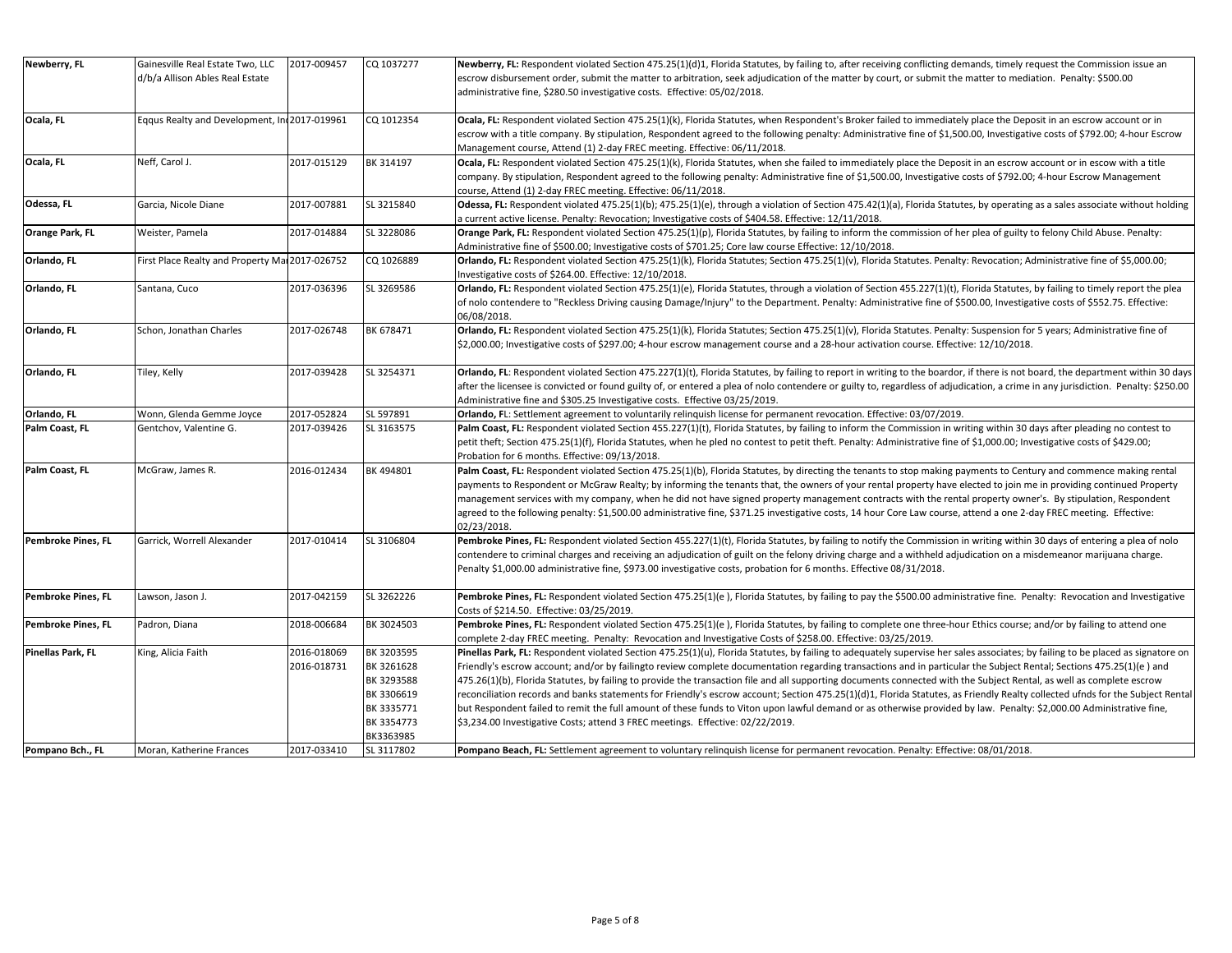| Pompano, FL          | Gonzalez, Imelda Pangilinan   | 2017-000568<br>2017-046895<br>2017-049525<br>2017-051511<br>2016-043860<br>2017-009966<br>2017-047946<br>2017-049720<br>2017-046390<br>2017-051490<br>2017-054011<br>2017-055475<br>2017-055479<br>2017-059931 | SL 3069735  | Pompano, FL: Respondent violated Section 475.25(1)(d)1., Florida Statutes, by doing one or more of the following: failing to timely account for or deliver the escrow;<br>commingling the escrow deposit with the operating funds; Section 475.25(1)(e), Florida Statutes, through a violation of Rule 61J2-5.016, Florida Administrative Code, by<br>being an officer and/or director of Arcadia, even after notice from the Department in 2012 regarding the impropriety of such an arrangement; Section 475.42(1)(b),<br>Florida Statutes, by acting as a broker in one or more of the following ways: holding an officer and/or director position in Arcadia; maintaining signatory authority over an<br>escrow account; Section 475.25(1)(k), Florida Statutes, by, contrary to the terms of both the Contract and the Deposit Receipt, misdirecting Buyer's Escrow into<br>Respondent's and Arcadia's operating account; Section 455.227(1)(m), Florida Statutes, by making an untrue statement in one or more of the following ways: stating in<br>the Deposit Receipt that the Escrow was received as an "earnest money deposit" when it was actually placed into an Operating Account; providing a "Receipt for Escrow"<br>when the funds received had actually been placed into an Operating Account; Section 475.42(1)(a), Florida Statutes, by facilitating a real estate transaction while her<br>license was inactive. Penalty: Revocation; Investigative costs as follows: Case No. 2017-000568; \$577.20; Case No. 2017-046895, \$173.25; Case No. 2017-049525,<br>\$214.50; Case No. 2017-051511, \$272.75; Case No. 2016-043860, \$684.75; Case No. 2017-009966, \$678.15; Case No. 2017-047946, \$173.25; Case No. 2017-049720,<br>\$346.50; Case No. 2017-046390, \$288.75; Case No. 2017-051490, \$280.50; Case No. 2017-054011, \$455.50; Case No. 2017-055475, \$313.50; Case No. 2017-055479,<br>\$338.25; Case No. 2017-059931, \$264.00. Effective: 12/11/2018. |
|----------------------|-------------------------------|----------------------------------------------------------------------------------------------------------------------------------------------------------------------------------------------------------------|-------------|-------------------------------------------------------------------------------------------------------------------------------------------------------------------------------------------------------------------------------------------------------------------------------------------------------------------------------------------------------------------------------------------------------------------------------------------------------------------------------------------------------------------------------------------------------------------------------------------------------------------------------------------------------------------------------------------------------------------------------------------------------------------------------------------------------------------------------------------------------------------------------------------------------------------------------------------------------------------------------------------------------------------------------------------------------------------------------------------------------------------------------------------------------------------------------------------------------------------------------------------------------------------------------------------------------------------------------------------------------------------------------------------------------------------------------------------------------------------------------------------------------------------------------------------------------------------------------------------------------------------------------------------------------------------------------------------------------------------------------------------------------------------------------------------------------------------------------------------------------------------------------------------------------------------------------------------------------------------------------------------|
| Pompano, FL          | Gonzalez, Imelda Pangilinan   | 2016-016326<br>2017-000688                                                                                                                                                                                     | SL 3069735  | Pompano, FL: Respondent violated Section 475.25(1)(d)1., Florida Statutes, by failing to timely account or deliver the escrow and commingling the escrow deposit with<br>the operating funds; Section 475.25(1)(e), Florida Statues and Rule 61J2-5.016, Florida Administrative Code, by being an officer and/or director of Arcadia, even after<br>notice from the Department in 2012 regarding the impropriety of such arrangement; Sections 475.42(1)(b), and 475.01.(1)(a), Florida Statutes, holding an officer/or<br>director position in Arcadia and maintaining signatory authority over escrow account; 475.25(1)(k), Florida Statutes, by contrary to the terms of both the Contract and the<br>Deposit Receipt, misdirecting Buyer's Escrow into Respondent's and Arcadia operating account; Section 455.227(1)(m), Florida Statutes, by making an untrue statement in<br>the Contract and Deposit Receipt that the Escrow was received as an "earnest money deposit" when it was actually placed into a Operating Account; Section 475.42(1)(a),<br>Florida Statutes, by facilitating a real estate transaction while her license was inactive. Penalty: Revocation; Investigative Costs as follows: Case No. 2016-01626;\$932.25;<br>Case No. 2017-000688; \$462.33. Effective: 02/26/2019.                                                                                                                                                                                                                                                                                                                                                                                                                                                                                                                                                                                                                                                                                  |
| Port Orange, FL      | Anderson, Julie Lynn          | 2016-056193                                                                                                                                                                                                    | BK 3067285  | Port Orange, FL: Respondent violated Rule 6112-14.012, Florida Administrative Code, thereby violating Section 475.25(1)(e), Florida Statutes, in or more of the following<br>ways: failing to have an itemized list of the broker's trust liability for the rental distribution account; failing to make one or more required monthly reconciliation<br>statements; Section 475.25(1)(k), Florida Statutes, when she failed to keep rental funds in a trust or escrow account until disbursement; Section 475.25(1)(b), Florida<br>Statutes, including but not limited to one or more of the following ways: by failing to have an itemized list of the broker's trust liability for the rental distribution account;<br>by failing to make one or more required monthly reconciliation statements; by transferring rental funds from her escrow account into her operating account; by failing to<br>keep rental funds in a trust or escrow account until disbursement; and by intermingling rental funds with Respondent's own money. Penalty: Administrative fine of<br>\$1,000.00; Investigative costs of \$1,179.75; Complete a 4-hour escrow management course; Attend (2) 2-day FREC meetings; Probation for 6 months. Effective:<br>07/12/2018.                                                                                                                                                                                                                                                                                                                                                                                                                                                                                                                                                                                                                                                                                                                                   |
| Royal Palm Beach, FL | Tidas, Steven                 | 2017-014885                                                                                                                                                                                                    | SL 3133106  | Royal Palm Beach, FL: Respondent violated Section 475.25(1)(b), Florida Statutes, guilty of dishonest dealings, culpable negligence or breach of trust, orhas formed an<br>intent, design or scheme to engage in any such misconduct and committed an overt act in furtherance of such intent, design or scheme; Section 475.25(1)(f), Florida<br>Statutes, has been convicted of found guilty of, or entered a plea of nolo contendere to, regardless of adjudication, a crime in any jurisdiction which directly relates to the<br>activities of a license broker or sales associate, or involves moral turpite or faudulent or dishonest dealing; Sections 475.25(1)(e) and 455.227(1)(t), Florida Statutes, by<br>failing to inform the Commission in writing after pleading nolo contendere and being adjudicated guilty of the charge of conspiracy to impede the Internatla Revenue<br>Service. Penalty: Revoked. Effectived: 03/25/2019.                                                                                                                                                                                                                                                                                                                                                                                                                                                                                                                                                                                                                                                                                                                                                                                                                                                                                                                                                                                                                                          |
| Seffner, FL          | Hristova, Snejana I.          | 2018-011527<br>2018-016505<br>2018-017181<br>2018-023296<br>2018-028260<br>2018-029536                                                                                                                         | SL 30856580 | Seffner, FL: Settlement agreement to voluntarily relinquish license for permanent revocation. Effective: 03/25/2019.                                                                                                                                                                                                                                                                                                                                                                                                                                                                                                                                                                                                                                                                                                                                                                                                                                                                                                                                                                                                                                                                                                                                                                                                                                                                                                                                                                                                                                                                                                                                                                                                                                                                                                                                                                                                                                                                      |
| Seffner, FL          | Stoykov, Stoyko Petrov        | 2018-020222<br>2018-020932<br>2018-025862<br>2018-032115                                                                                                                                                       | BK 3092860  | Seffner, FL: Settlement agreement to voluntarily relinquish license for permanent revocation. Effective: 03/29/2019.                                                                                                                                                                                                                                                                                                                                                                                                                                                                                                                                                                                                                                                                                                                                                                                                                                                                                                                                                                                                                                                                                                                                                                                                                                                                                                                                                                                                                                                                                                                                                                                                                                                                                                                                                                                                                                                                      |
| S. Daytona, FL       | Home Sweet Home Services, LLC | 2017-002820                                                                                                                                                                                                    | CQ 1047089  | South Daytona, FL: Respondent violated Section 475.25(1)(e), Florida Statutes, in one or more of the following ways: Respondent failed to have an itemized list of the<br>broker's trust liability for the rental distribution account; Respondent did not make one or more required monthly reconciliation statements; Section 475.25(1)(k), Florida<br>Statutes, when he failed to keep rental funds in a trust or escrow account until disbursement. Penalty: Administrative fine of \$2,000.00; Investigative costs of \$660.00.<br>Effective: 08/28/2018.                                                                                                                                                                                                                                                                                                                                                                                                                                                                                                                                                                                                                                                                                                                                                                                                                                                                                                                                                                                                                                                                                                                                                                                                                                                                                                                                                                                                                            |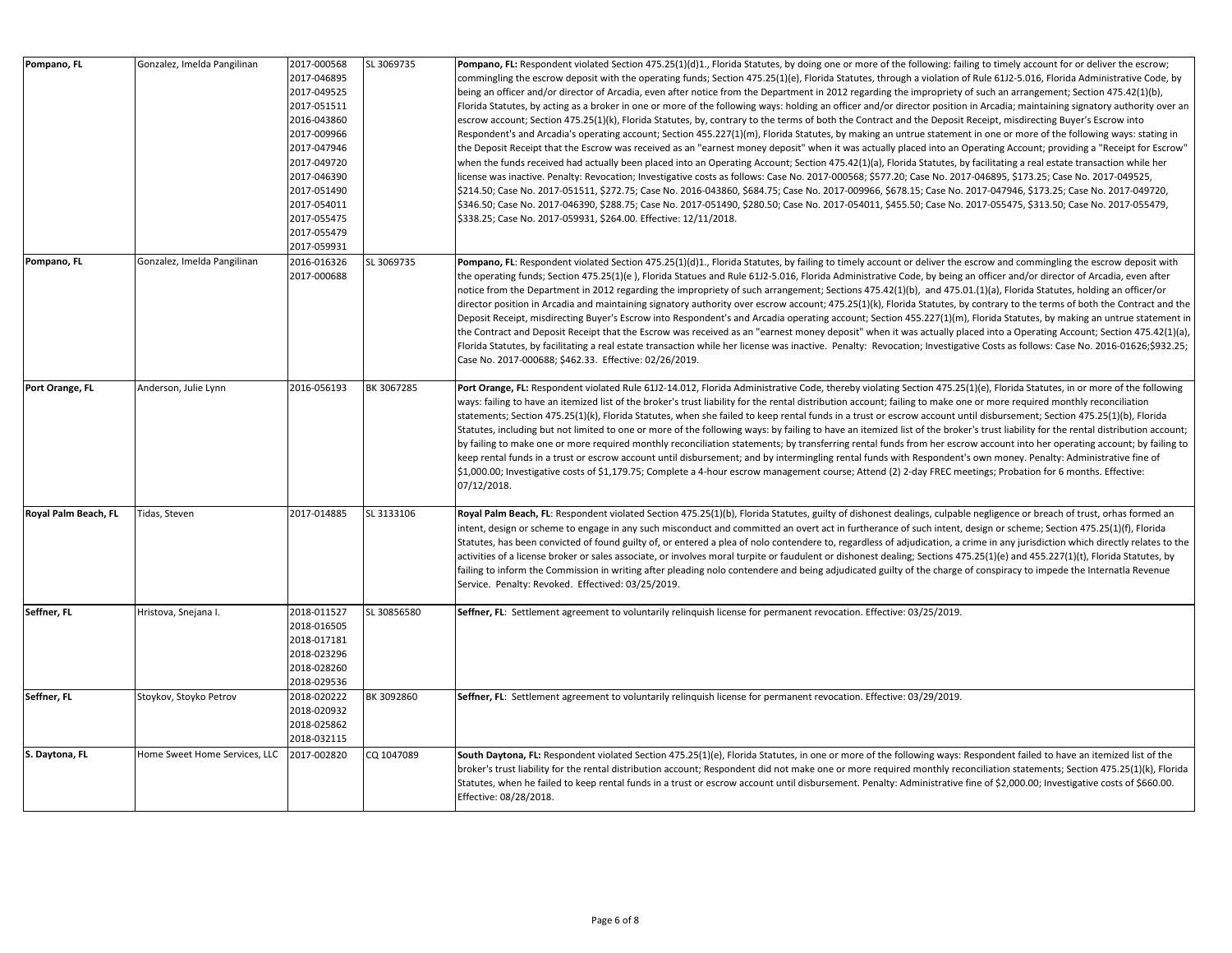| San Antonio, FL      | Jones, Linda L.                 | 2016-049828 | BL 664725  | San Antonio, FL: Respondent violated Section 475.25(1)(m), Florida Statutes by concealing to the crime of Criminal Mischief; by misrepresenting that she was not charged<br>with the crime of Leaving the Scene of an Accident Involving Injury where in fact she pled nolo contendere and the Court withheld adjudication; by misrepresenting her<br>crime and the result thereof as Disorderly Conduct with adjudication withheld, where in fact she pled nolo contendere to and was adjudicated guilty of the crime of<br>Disorderly Intoxication; by misrepresenting that she was found not guilty of the crimeof Filing False Report, where in fact she pled nolo contendere to an had adjudication<br>withheld in the crime of False Report to a Law Enforcement Officer; Section 455.227(1)(t), Florida Statutes, by failing to timely inform the Commission in writing after<br>entering pleas of nolo contendere or guilty to the crime of Aggravated Assault and Burglary of an Unoccupied Dwelling and Criminal Mischief; Section 475.25(1)(f), Florida<br>Statutes, when she pled nolo contendere to and was adjudicated guilty of a crime of Burglary of an Unoccupied Dwelling, a crime of moral turpitude. Penalty: \$250.00<br>administrative fine, \$132.00 investigative costs, 6 months probation, 3 hour core law course. Effective: 02/21/2018. |
|----------------------|---------------------------------|-------------|------------|----------------------------------------------------------------------------------------------------------------------------------------------------------------------------------------------------------------------------------------------------------------------------------------------------------------------------------------------------------------------------------------------------------------------------------------------------------------------------------------------------------------------------------------------------------------------------------------------------------------------------------------------------------------------------------------------------------------------------------------------------------------------------------------------------------------------------------------------------------------------------------------------------------------------------------------------------------------------------------------------------------------------------------------------------------------------------------------------------------------------------------------------------------------------------------------------------------------------------------------------------------------------------------------------------------------------------------------------------------------------|
| Sarasota, FL         | Orjuela, Freddy Eduardo         | 2017-002520 | SL 3263312 | Sarasota, FL: Respondent violated Section 475.25(1)(f), Florida Statutes in one or more of following ways: by being found guilty by jury verdict of the crime of knowingly<br>and willfully making a false statement to a financial institution on a loan application. Penalty: Revocation; investigative costs of \$156.75. Effective: 08/31/2018.                                                                                                                                                                                                                                                                                                                                                                                                                                                                                                                                                                                                                                                                                                                                                                                                                                                                                                                                                                                                                  |
| St. Augustine, FL    | Mac Kay, Polly Esther           | 2017-025732 | BL 638450  | Saint Augustine: Respondent violated Sections 475.25(1)(e), and 455.227(1)(t), Florida Statutes, by failing to inform the board, in writing, of her plea of nolo contendere<br>to the crimes of DUI with damage and resisting an officer without violence within thirty days of making the plea. Penalty: \$250.00 administrative fine, \$363.00<br>investigative costs, 12 months probation, 3 hour core law course and attend one 2-day FREC meeting. Effective: 2/23/2018.                                                                                                                                                                                                                                                                                                                                                                                                                                                                                                                                                                                                                                                                                                                                                                                                                                                                                        |
| St. Johns, FL        | Leveton, Daniel                 | 2017-045340 | SL 3067597 | Saint Johns, FL: Respondent violated Section 455.227(1)(t), Florida Statutes (2016), and thereby Section 475.25(1)(e), Florida Statutes (2016), by failing to inform the<br>commission in writing within 30 days after entering a plea of nolo contendere to one count of Petit Theft, a first degree misdemeanor; Section 475.25(1)(f), Florida<br>Statutes (2016), by pleading nolo contendere to one count of Petit Theft, a first degree misdemeanor, a crime which directly relates to the activities of a licensed sales<br>associate, or involves moral turpitude or fraudulent or dishonest dealing. Penalty: Suspension for 1 year; administrative fine of \$1,250.00; investigative costs of \$181.50;<br>14 hour classroom continuing education course; 1 complete FREC general meeting. Effective: 09/04/2018.                                                                                                                                                                                                                                                                                                                                                                                                                                                                                                                                           |
| St. Petersburg, FL   | Bender, Monique                 | 2016-040716 | SL 3338156 | St. Petersburg, FL: Respondent violated Section 475.42(1)(b), Florida Statutes, by violating Section 475.25(1)(e), Florida Statutes, by being licensed as a sales associate and<br>operating as a broker by agreeing to do the following for the purpose of collecting or receiving compensation or valuable consideration, without having an ownership<br>interest in the property, in one or more of the following ways: a. by agreeing to collect all rents as they become due; b. by agreeing to advertise for tenants, screen<br>tenants and select tenants of suitable credit worthiness; and c. by agreeing to rent and to lease the property, to sign, renew and to cancel rental agreements and leases<br>for the property or any part thereof; Section 455.227(1)(i), Florida Statutues, by violating Section 475.25(1)(e), Florida Statutes, by aiding, assisting, employing, and<br>advising Allstar and Bender in the performance of brokerage activities, as defined in Section 475.01(a), Florida Statutes. Penalty: Revocation, Investigative costs of<br>\$604.23. Effective: 08/31/2018.                                                                                                                                                                                                                                                           |
| St. Petersburg, FL   | Vellanti, Christopher           | 2017-001321 | SL 520632  | St. Petersburg, FL: Respondent violated Section 475.25(1)(e), Florida Statutes, by violating Section 455.227(1)(t), Florida Statutes, by failing to report to the Department<br>within 30 days of pleading guilty to one count of Trespass in Structure or Conveyance. Penalty: \$250.00 administrative fine, \$115.50 investigative costs. Effective:<br>05/02/2018.                                                                                                                                                                                                                                                                                                                                                                                                                                                                                                                                                                                                                                                                                                                                                                                                                                                                                                                                                                                                |
| Stuart, FL           | Martell, Rochelle               | 2017-007025 | SL 3100153 | Stuart, FL: Settlement agreement to voluntarily relinquish license for permanent revocation. Effective: 08/01/2018.                                                                                                                                                                                                                                                                                                                                                                                                                                                                                                                                                                                                                                                                                                                                                                                                                                                                                                                                                                                                                                                                                                                                                                                                                                                  |
| Sugarloaf Key, FL    | Veloso, Domingo J.              | 2016-053074 | BK 91833   | Sugarloaf Key, FL: Respondent violated Section 475.25(1)(f), Florida Statutes, in one or more of the following ways: by being found guilty by the jury of Leaving the Scene<br>of a Crash Involving Death; by being adjudicated guilty of the crime of Leaving the Scene of a Crash Involving Death; Section 475.25(1)(p), Florida Statutes (2013), in one or<br>more of the following ways: by failing to inform the Commission in writing within 30 days after being found guilty by the jury of the felony of Leaving the Scene of a Crash<br>Involving Death; by failing to inform the Commission in writing within 30 days after being adjudicated guilty of the felony of Leaving the Scene of a Crash Involving Death.<br>Penalty: Revocation. Effective: 12/10/2018.                                                                                                                                                                                                                                                                                                                                                                                                                                                                                                                                                                                         |
| Sunny Isles Bch., FL | Davydov, Vladimir V.            | 2017-012556 | BK 3071202 | Sunny Isles Beach, FL: Respondent violated Section 475.42(1)(j), Florida Statutes, and thereby violated Section 475.25(1)(a), in one or more of the following ways: by<br>submitting a Broker Registration form for Doiban under the name Florida Dream Realty & Mortgage to Parque Towers; by submitting Internal Revenue Form W-9<br>Revenue Form, under the Florida Dream Realty & Mortgage to Parque Towers; by receiving a commission check from Parque Towers for \$66,033.33, made payable to<br>Florida Dream Realty & Mortgage; Section 475.5015, Florida Statutes, and thereby violated Section 475.25(1)(e), by failing to provide the transaction file and all real<br>estate records to the transaction connected with Subject Property. Penalty: Investigative costs of \$907.50. Effective: 12/10/2018.                                                                                                                                                                                                                                                                                                                                                                                                                                                                                                                                               |
| Sunny Isles Bch., FL | Laureti, Marco Antonio          | 2017-053361 |            | Sunny Isles, FL: Respondent violated Section 475.25(1)(p), Florida Statutes, by failing to inform the Commission that he was found guilty of the felonies of Wire Fruad<br>Affecting a Financial Institution and Conspiracy to Commit Wire Fraud Affecting a Financial Institution; Section 475.25(1)(f), Florida Statutes, when he was found guilty of<br>Wire Fraud Affecting a Financial Institution and Conspiracy to Commit Wire Fraud Affecting a Financial Institution; Section 475.25(1)(b), Florida Statutes, when he was<br>found guilty of Wire Fraud Affecting a Financial Institution and Conspiracy to Commit Wire Fraud Affecting a Financial Institution. Penalty: Revocation; Investigative costs<br>of \$16.60. Effective: 09/17/2018.                                                                                                                                                                                                                                                                                                                                                                                                                                                                                                                                                                                                             |
| Sunrise, FL          | Kellner, Peter A.               | 2017-056137 | SL 3251092 | Sunrise, FL: Respondent violated Section 475.25(1)(p), Florida Statutes, by failing to comply with the statutory requirements; Section 475.25(1)(f), Florida Statutes, by<br>being found guilty of willfully attempting to evade or defeat federal tax obligations. Penalty: Suspension until September 30, 2019; Administrative fine of \$750.00;<br>Investigative costs of \$318.45. Effective: 12/10/2018.                                                                                                                                                                                                                                                                                                                                                                                                                                                                                                                                                                                                                                                                                                                                                                                                                                                                                                                                                        |
| Tallahassee, FL      | Withers & Associates Realty LLC | 2016-037915 | CQ 1035936 | Tallahassee, FL: Respondent violated Section 475.25(1)(d), Florida Statutes, by failing to timely deliver all rental funds to the Kilker, upon demand; Sections 475.5015, and<br>475.25(1)(e), Florida Statutes, by failing to keep and make available to the department the brokerages bank statements, monthly reconciliation statements, and other<br>documents to ensure the brokerage's compliance with Chapter 475, Florida Statues; Section 475.25(1)(k), Florida Statutes, when it failed to place rental funds in an<br>escrow or trust account. Penalty: Revoked, \$874.50 investigative costs. Effective: 05/02/2018.                                                                                                                                                                                                                                                                                                                                                                                                                                                                                                                                                                                                                                                                                                                                     |